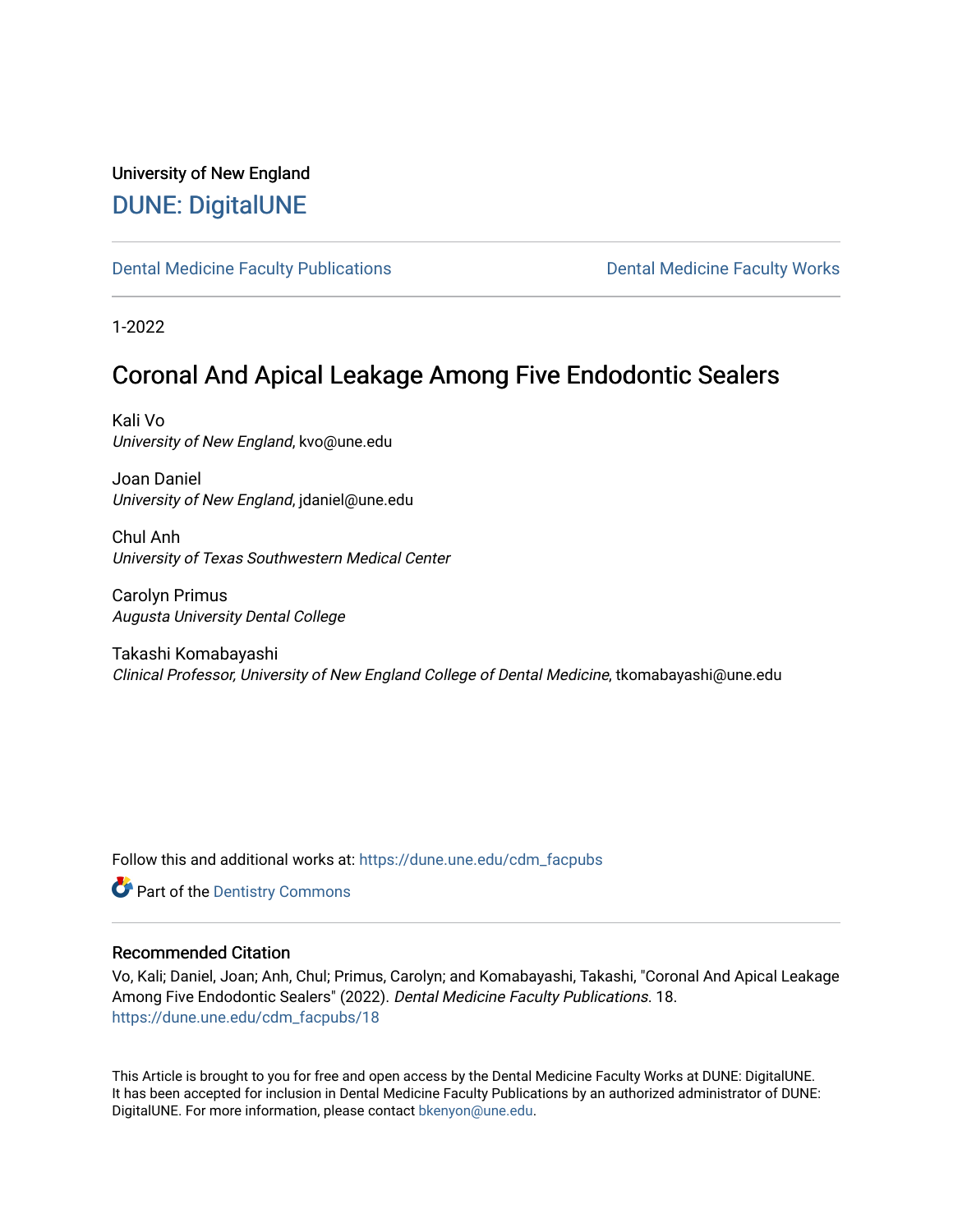# Original article **Coronal and apical leakage among five endodontic sealers**

Kali Vo<sup>1)</sup>, Joan Daniel<sup>1)</sup>, Chul Ahn<sup>2)</sup>, Carolyn Primus<sup>3</sup>), and Takashi Komabayashi<sup>1)</sup>

1) University of New England College of Dental Medicine, Portland, ME, USA

2) University of Texas Southwestern Medical Center, Dallas, TX, USA 3) Augusta University Dental College of Georgia, Augusta, GA, USA

(Received October 8, 2021; Accepted December 13, 2021)

# **Abstract**

**Purpose:** The aim of this study was to use dye penetration to measure apical and coronal leakage simultaneously in single-canal teeth that had been treated endodontically using a single-cone obturation technique.

**Methods:** One hundred single-canal, extracted human teeth were cleaned and shaped with ProTaper NEXT rotary files to size-X5 (50/.06), then randomly assigned to five sealer groups for single-cone gutta-percha obturation. The teeth were soaked in 0.6% rhodamine B at 37°C for seven days, then the roots were ground mesiodistally and the maximum apical and coronal dye penetration was measured. Differences in leakage among the sealer groups were examined using the Kruskal-Wallis test. Pairwise comparisons were made using the Mann-Whitney test with Bonferroni correction.

**Results:** The mean values (mm) of dye penetration for AH Plus, Pulp Canal Sealer, NeoSEALER Flo, EndoSequence BC, and Super-Bond RC Sealer were 0.200, 0.300, 0.675, 0.850, and 0.900 apically, whereas 1.675, 2.075, 4.800, 6.500, and 4.125 coronally. Pairwise comparisons showed significant apical differences between AH Plus/Super-Bond RC Sealer (*P* = 0.047) and significant coronal differences between AH Plus/NeoSEALER Flo  $(P = 0.001)$ , AH Plus/EndoSequence BC  $(P < 0.01)$ , AH Plus/Super-Bond RC Sealer (*P* < 0.01), Pulp Canal Sealer/NeoSEALER Flo (*P* = 0.010), Pulp Canal Sealer/EndoSequence BC (*P* < 0.01), and Pulp Canal Sealer/Super-Bond RC Sealer ( $P < 0.01$ ).

**Conclusion:** Coronal leakage was worse than apical leakage for all sealers. AH Plus exhibited the least leakage apically and coronally; Super-Bond RC Sealer showed the most leakage apically, and EndoSequence BC showed the most leakage coronally.

Keywords: endodontic sealers, epoxy resin, methacrylate resin, sealing ability, tricalcium silicate

# **Introduction**

The goal of endodontic obturation is to completely fill the canal system to prevent microbial reinfection after non-surgical root canal treatment (NSRCT) [1,2]. Leakage is the primary cause of NSRCT failure [3,4], in which fluid containing microorganisms seeps between the endodontic sealer and the obturated canal wall, apically or coronally [1,5,6]. The sealer should completely fill any gaps between the gutta-percha points and dentin, as well as the main, lateral, and accessory canals, to prevent ingress of microorganisms that can cause infection [2,7,8].

Endodontic sealers are categorized on the basis of their setting reactions and composition [2]. Epoxy resin-based sealers set through an additionpolymerization reaction [2], and AH Plus (Dentsply Sirona, Charlotte, NC, USA) is often used as the gold standard in this sealer category [9]. Zinc oxide-eugenol sealers form an amorphous gel of zinc eugenolate [2]. Tricalcium silicate-based sealers react with water with concomitant formation of hydroxyapatite at the surface within the canals [2,10]. Methyl methacrylate sealers with tri-*n*-butylborane (MMA-TBB) initiate polymerization at

J-STAGE Advance Publication: December 29, 2021 Color figures can be viewed in the online issue at J-STAGE. doi.org/10.2334/josnusd.21-0433 DN/JST.JSTAGE/josnusd/21-0433

the dentin interface [2,7]. Several studies have evaluated the effectiveness of endodontic sealers for minimizing leakage in either the apical or coronal direction [5,11-13]. Both apical and coronal seals are critical for the clinical success of NSRCT [6,14]. Prevention of apical leakage is important because viable bacteria remaining after chemical-mechanical preparation can cause periapical tissue irritation [6,14]. Prevention of coronal leakage is important because canals may become re-contaminated after loss of coronal sealing or fracture of the remnant tooth [6,14,15]. However, previous findings have suggested that the root canal system is not completely sealed [2,5,8,11-13].

The obturation technique selected can affect the degree of sealing [16,17] and clinical outcomes [18,19]. The obturation techniques commonly employed in North America are cold lateral condensation, carrier-based, warm vertical, and single-cone techniques [20]. The single-cone technique using matched-taper gutta-percha points with NiTi instruments, especially with tricalcium silicate cement sealers, is the simplest and most accepted method [21-23]. Oliver et al. [1] examined apical and coronal leakage simultaneously using the dye penetration technique, but the obturation technique employed was lateral condensation, and not single-cone. The dye penetration test is used most widely for assessing apical and coronal leakage [14], and Schafer and Olthoff [24] have stated that this test provides sufficient data about apical leakage. However, both apical and coronal leakage has not been examined simultaneously after a single-cone obturation technique.

The aim of the present study was to investigate the effectiveness of five sealers for singe-cone obturation: epoxy resin (AH Plus), zinc oxide-eugenol (Pulp Canal Sealer; Kerr, Brea, CA, USA), two tricalcium silicate sealers (EndoSequence BC; Brasseler, Savannah, GA, USA, and NeoSEALER Flo; Avalon Biomed, Houston, TX, USA), and MMA-TBB resin (Super-Bond RC Sealer; Sun Medical, Moriyama, Japan). Apical and coronal leakage was compared simultaneously *in vitro* using the dye penetration technique in single-canal teeth endodontically treated using single-cone obturation with the five endodontic sealers.

# **Materials and Methods**

#### **Materials**

The five endodontic sealers used are listed in Table 1 along with their compositions, working time, setting time, and radiopacity [2,9,25-27].

#### **Extracted human teeth**

Ethical approval was obtained from the Ethics Committee at the University of New England (IRB: Not Human Subject Research #19.11.12-006) to use one hundred permanent, human, single-rooted maxillary or mandibular premolars and canines. Preoperative digital radiographs were taken (Schick 33 Intraoral sensor, Dentsply Sirona), then a high-speed diamond bur was used to remove the coronal segment at the cemento-enamel junction to standardize the root length to 16 mm using digital calipers.

#### **Root canal preparation**

Access to the root pulp canal was gained using a bur, and a 15-mm working length was established (1 mm short of the apical foramen) using a size 10 K file (Dentsply Sirona). Canal patency was verified by extending a #10 K file 1 mm past the anatomical apex. Canals were cleaned and shaped with ProTaper NEXT NiTi rotary files (Dentsply Sirona) successively using the five instruments, X1 to X5 (#50/variable taper, 6% taper with a 3-mm tip), employing a ProMark torque-limited electric motor (Dentsply

Correspondence to Dr. Takashi Komabayashi, University of New England College of Dental Medicine, 716 Stevens Avenue, Goddard Hall Room #321, Portland, ME 04103, USA Fax: +1-207-523-1915 E-mail: tkomabayashi@une.edu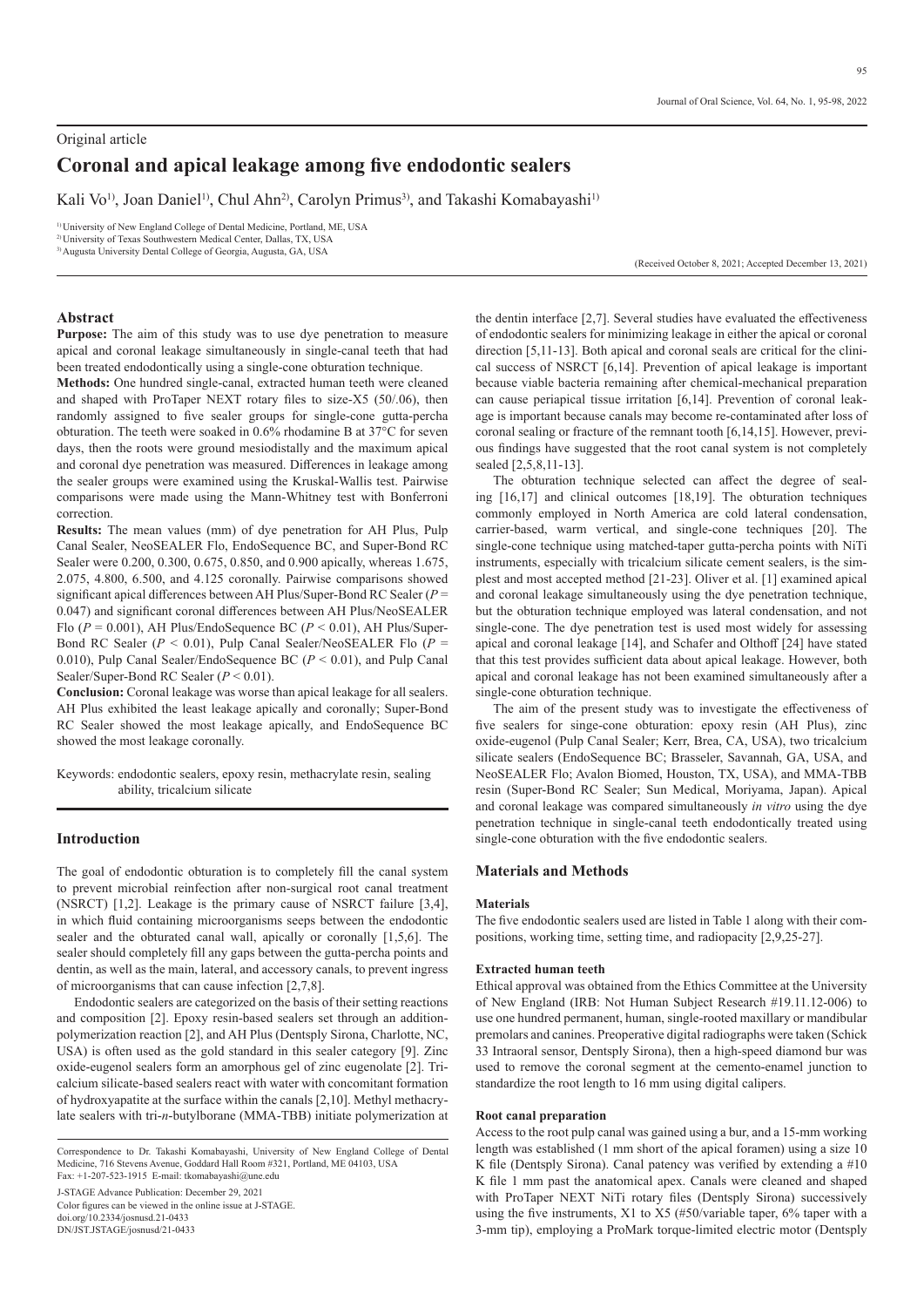**Table 1**   Endodontic sealers evaluated

| Group | Chemical Matrix     | Product Name<br>(Manufacturer, city, country)          | Component        | Composition                                                                                              | Lot $#$            | Working<br>Time  | Setting<br>Time            | Radiopacity<br>(mm Al) |
|-------|---------------------|--------------------------------------------------------|------------------|----------------------------------------------------------------------------------------------------------|--------------------|------------------|----------------------------|------------------------|
|       | Epoxy resin         | AH Plus (Dentsply Sirona,<br>Charlotte, NC, USA)       | Paste A          | bisphenol A epoxy resin, zirconia, bisphenol F epoxy resin,<br>calcium tungstate, iron oxide, silica     | 2008000860         | 4 h              | 8.3 h                      | 10.0                   |
|       |                     |                                                        | Paste B          | N,N-dibenzyl-5-oxanonadiamin-1,9, amantiameamine,<br>tricyclodecane-diamine, calcium tungstate, zirconia |                    |                  |                            |                        |
|       | Zinc oxide-eugenol  | Pulp Canal Sealer (Kerr,<br>Brea, CA, USA)             | Powder<br>Liquid | zinc oxide, precipitated silver, oleo resin, thymol iodide<br>oil of cloves, Canada balsam               | 7756227<br>7777900 | 7.5 <sub>h</sub> | 26.3 <sub>h</sub>          | 8.0                    |
|       | Tricalcium silicate | NeoSEALER Flo (Avalon<br>Biomed, Houston, TX, USA      | Single Paste     | calcium silicate & calcium aluminate cements, tantalum oxide,<br>organic liquid                          | 2020112401         | $>1 h$ †         | 24 h +                     | $6.0 +$                |
|       | Tricalcium silicate | EndoSequence BC (Brasseler,<br>Savannah, GA, USA)      | Single Paste     | zirconia, calcium silicate cement, calcium phosphate, calcium<br>hydroxide, filler, thickening agents    | 17003SP            | $>24$ h          | $2.7 h*$                   | 6.7                    |
|       | Methacrylate resin  | Super-Bond RC Sealer (Sun<br>Medical, Moriyama, Japan) | Powder           | zirconia, polymethyl methacrylate (PMMA)                                                                 | VM1                |                  |                            |                        |
|       |                     |                                                        | Liquid           | methyl methacrylate (MMA), 4-methacryloxyethyl trimelli-<br>tate anhydride (4-META)                      | VV <sub>2</sub>    | 6 min            | $42 \text{ min}$ $\dagger$ | $4.7 +$                |
|       |                     |                                                        | Catalyst         | $tri-n$ -butylborane (TBB), hexane, ethanol                                                              | VV11               |                  |                            |                        |

\*In a water bath at 37°C; †Manufacturer's data

Sirona). Canals were irrigated with 2 mL of 2.5% sodium hypochlorite (NaOCl) at each instrument change through a 27-G needle (Ultradent Inc., South Jordan, UT, USA). Final irrigation was performed with 5 mL of 17% EDTA for 1 min, followed by 5 mL of 2.5% NaOCl. The canals were dried with ProTaper NEXT absorbent points (Dentsply Sirona).

# **Inter-group homogeneity of variance in the area of cleaned and shaped canals before root canal filling**

All prepared roots were radiographed, and Image J software (National Institute of Health, Bethesda, MD, USA) was used to measure the area in mm<sup>2</sup> shown in each radiograph of a cleaned and shaped canal. The 100 roots were randomly divided into five groups of 20.

#### **Single-cone root canal filling with a gutta-percha point and sealer**

Each root was fitted with a ProTaper NEXT variable-taper X5 gutta-percha point (Dentsply Sirona) matched to the last instrument used, size X5. Next, each root was obturated with one of the five following sealers: Pulp Canal Sealer, AH Plus, EndoSequence BC, NeoSEALER Flo, or Super-Bond RC Sealer. The AH Plus and Pulp Canal Sealer were mixed; the tricalcium silicate sealers did not require mixing. In the AH Plus and Pulp Canal Sealer groups, the gutta-percha points were buttered. For EndoSequence BC and NeoSEALER Flo, the dispensing tip of each kit was used to place the sealer into the apical area of the canal. For the Super-Bond RC Sealer groups, the manufacturer's instructions for use were followed: (1) Accel (aromatic sulfinate solution) was applied to the root canal dentin and dried, (2) Green Activator (10:3 citric acid/ ferric chloride solution) was applied to the root canal dentin, water-rinsed and dried, (3) the sealer mixture (three components described in Table 1) was prepared, and (4) the canal was filled with the sealer mixture and a gutta-percha point inserted. For all groups, the gutta-percha point was inserted in the canal to the working length. Excess gutta-percha was cut at the orifice with a heated Calamus Pack heat carrier system (Dentsply Sirona) and vertically condensed with an endodontic plugger. Radiographs were taken mesiobuccally and buccolingually to confirm the fit of the gutta-percha and sealer and completeness of obturation. The obturated teeth were placed in phosphate-buffered saline (PBS) solution (VWR, Radnor, PA, USA) at 37°C for 30 h until all sealers were set.

#### **Dye penetration test**

After 30 h, the obturated roots were air-dried and coated with nail polish except for 2 mm around the coronal access and the apex. After the nail polish had dried, the obturated teeth were placed in 0.6% rhodamine B solution (Thermo Fisher Scientific, Ward Hill, MA, USA) at 37°C for seven days, after which they were removed, washed with tap water for 30 s, and air-dried. The roots were ground longitudinally (mesiodistally) with 220, then 800 grit abrasive papers until the gutta-percha and dye were visible both coronally and apically. Images of each root were taken using an ELPH 350 HS digital camera (Canon, Tokyo, Japan), including a millimeter ruler and the number label. Image J software was used to measure the maximum linear dye penetration along the coronal and apical boundaries of the teeth **Table 2** The area of each cleaned and shaped canal in the five groups

| Group                | Mean $(mm2)$ | Standard deviation |
|----------------------|--------------|--------------------|
| AH Plus              | 18.0         | 5.7                |
| Pulp Canal Sealer    | 18.3         | 5.6                |
| NeoSEALER Flo        | 18.5         | 5.7                |
| EndoSequence BC      | 18.8         | 5.8                |
| Super-Bond RC Sealer | 19.2         | 5.6                |
| Average              | 18.6         | 5.8                |

Twenty samples in five groups; 100 total. No significant difference among the five groups  $(P > 0.05)$ 

between the filling materials and dentin wall.

### **Statistical analysis for inter-group homogeneity of variance in the area of cleaned and shaped canals before root canal filling**

Descriptive statistics were computed to measure the area in mm<sup>2</sup> shown in each radiograph of a cleaned and shaped canal. The 100 roots were randomly assigned to five groups of 20. Mean and the standard deviation were calculated for each group. Levene's test was used to determine whether homogeneity of variance among the groups was satisfied.

#### **Statistical analysis for the dye penetration test**

Descriptive statistics were computed for dye penetration in the coronal and apical areas of all teeth assigned to the five groups. The Shapiro-Wilk test was conducted to examine data distribution, and this indicated that the data did not exhibit a normal distribution. Therefore, the Kruskal-Wallis test was conducted to examine whether there were significant differences in apical leakage among the sealer groups, as indicated by dye penetration.

Pairwise comparisons were conducted using the Mann-Whitney test with Bonferroni correction to identify which pairs of sealers showed a statistically significant difference.

SPSS (version 27.0, IBM SPSS Inc, Chicago, IL, USA) was used to process and analyze the data. The level of significance was set at  $\alpha = 0.05$ .

### **Results**

Table 2 displays the mean and standard deviation of the area (mm<sup>2</sup>) of each cleaned and shaped canal for the five groups. Levene's test showed no statistical significance  $(P > 0.05)$ ; that is, the areas of the cleaned and shaped canals showed equality of variance among the five groups.

Table 3 displays the mean, median, and interquartile values of apical and coronal dye penetration among the five sealer groups. The Shapiro-Wilk test, visual inspection of the histograms, normal Q-Q plots, and box plots showed that the values did not have a normal distribution. Skewness was 2.745 (SE = 0.512), 1.845 (SE = 0.512), 0.634 (SE = 0.512), 0.756  $(SE = 0.512)$ , and 1.572  $(SE = 0.512)$  for apical dye penetration, whereas  $0.005$  (SE = 0.512), 0.678 (SE = 0.512), -0.171 (SE = 0.512), 1.054 (SE = 0.512), and 0.353 ( $SE = 0.512$ ) for coronal dye penetration in the AH Plus, Pulp Canal Sealer, NeoSEALER Flo, EndoSequence BC, and Super-Bond RC Sealer groups, respectively. The corresponding values for kurtosis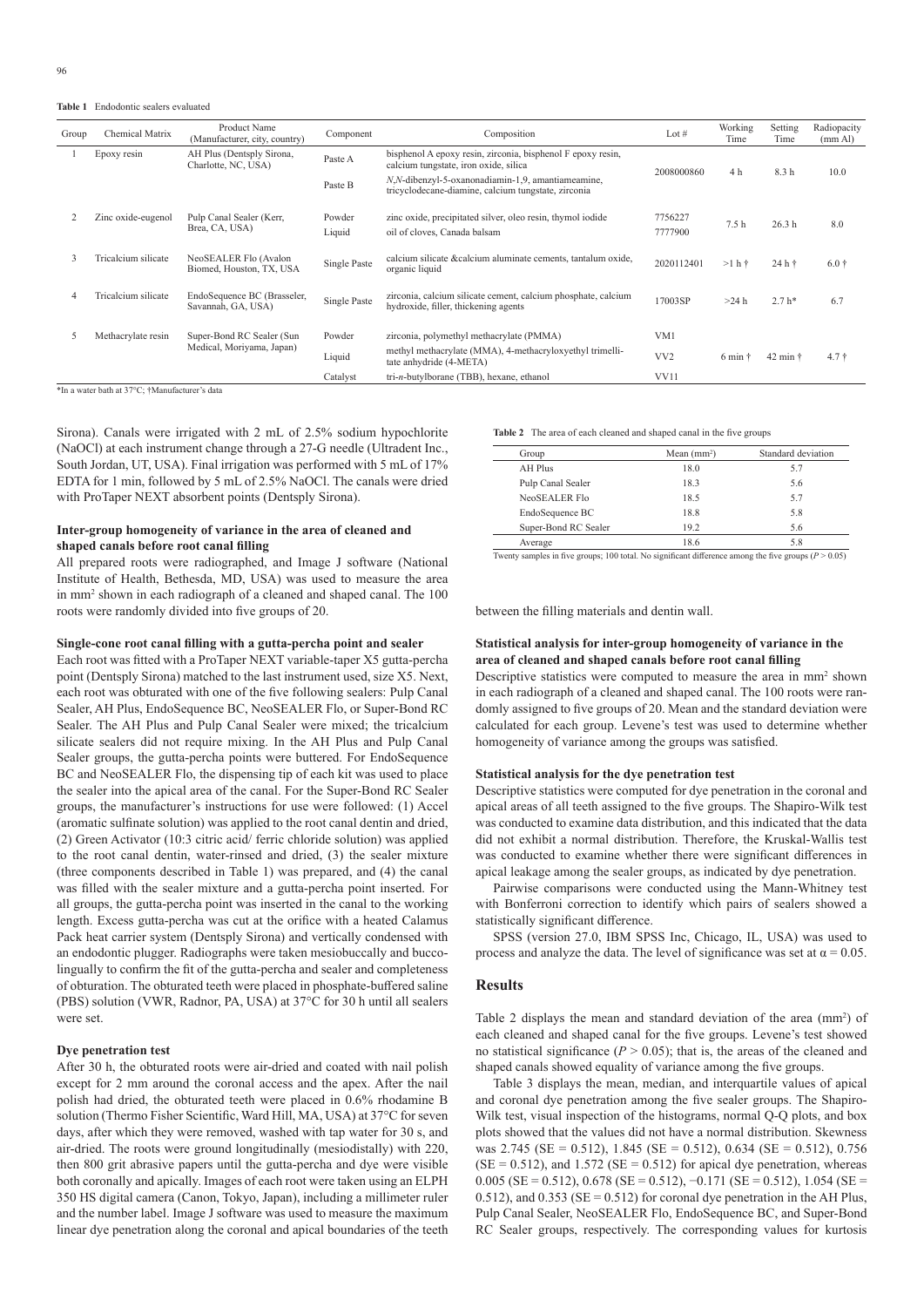**Table 3**   The mean, median, and interquartile range of apical and coronal dye penetration among the five sealer groups

|                      | Apical    |             |                     | Coronal   |             |                     |  |
|----------------------|-----------|-------------|---------------------|-----------|-------------|---------------------|--|
| Group                | Mean (mm) | Median (mm) | Interquartile range | Mean (mm) | Median (mm) | Interquartile range |  |
| AH Plus              | 0.200     | 0.000       | 0.00                | 1.675     | 2.000       | 1.00                |  |
| Pulp Canal Sealer    | 0.300     | 0.000       | 0.75                | 2.075     | 2.000       | 1.25                |  |
| NeoSEALER Flo        | 0.675     | 0.000       | 2.00                | 4.800     | 5.000       | 2.38                |  |
| EndoSequence BC      | 0.850     | 000.1       | 1.75                | 6.500     | 6.000       | 1.75                |  |
| Super-Bond RC Sealer | 0.900     | 0.500       | 1.38                | 4.125     | 4.000       | 2.75                |  |



Fig. 1 Box and whisker plot of apical (A) and coronal (B) dye penetration. The plot illustrates a summary of A and B dye penetration based on the median, quartiles, and extreme values. The box represents the inter-quartile range which contains 50% of the values, the whiskers represent the highest and lowest dye penetration values, circles denote outliers, and the bold black line across the box indicates the median dye penetration. (Sealer group: 1. AH Plus, 2. Pulp Canal Sealer, 3. NeoSEALER Flo, 4. EndoSequence BC, and 5. Super-Bond RC Sealer)

were 7.401 (SE = 0.992), 2.861 (SE = 0.992), −1.565 (SE = 0.992), −0.391  $(SE = 0.992)$ , and 2.205  $(SE = 0.992)$  for apical dye penetration, whereas −0.859 (SE = 0.992), 0.052 (SE = 0.992), −0.536 (SE = 0.992), 3.793 (SE  $= 0.992$ ), and  $-0.610$  (SE = 0.992) for coronal dye penetration, respectively. Therefore, the Kruskal-Wallis test (a nonparametric test) was used instead of the ANOVA test (a parametric test).

The Kruskal-Wallis test demonstrated significant differences (Apical: *P* = 0.014 and Coronal: *P* < 0.01). Figure 1 shows box and whisker plots of apical and coronal dye penetrations, respectively. The plots provide a summary of dye penetration based on the median, quartile, and extreme values. The box represents the inter-quartile range containing 50% of the values. The whiskers represent the highest and lowest dye penetration values, the circles denote outliers, and the bold black line across the box indicates the median dye penetration.

Because the Kruskal-Wallis test demonstrated significant differences, the Mann-Whitney test with Bonferroni correction was conducted to

**Table 4** Pairwise comparisons of sealer groups

|                                          | Adjusted significance |                |  |
|------------------------------------------|-----------------------|----------------|--|
| Pair                                     | Apical                | Coronal        |  |
| AH Plus - Pulp Canal Sealer              | 1.000                 | 1.000          |  |
| AH Plus - NeoSEALER Flo                  | 0.647                 | $0.001*$       |  |
| AH Plus - EndoSequence BC                | 0.090                 | $< 0.0001*$    |  |
| AH Plus - Super-Bond RC Sealer           | $0.047*$              | $< 0.0001*$    |  |
| Pulp Canal Sealer - NeoSEALER Flo        | 1.000                 | $0.010*$       |  |
| Pulp Canal Sealer - EndoSequence BC      | 0.373                 | $\leq 0.0001*$ |  |
| Pulp Canal Sealer - Super-Bond RC Sealer | 0.219                 | $< 0.0001*$    |  |
| NeoSEALER Flo - EndoSequence BC          | 1.000                 | 1.000          |  |
| NeoSEALER Flo - Super-Bond RC Sealer     | 1.000                 | 0.101          |  |
| EndoSequence BC - Super-Bond RC Sealer   | 1.000                 | 0.811          |  |

\*Statistically significant. The significance level is 0.050. Significance values have been adjusted by the Bonferroni correction for multiple tests.

identify which pairs of sealers showed statistically significant differences (Table 4). AH Plus and Super-Bond RC Sealer showed a significant difference in apical leakage (*P* = 0.047), and AH Plus and NeoSEALER Flo (*P*  $= 0.001$ ), AH Plus and EndoSequence BC ( $P < 0.01$ ), AH Plus and Super-Bond RC Sealer (*P* < 0.01), Pulp Canal Sealer, and NeoSEALER Flo (*P*  $= 0.010$ ), Pulp Canal Sealer and EndoSequence BC ( $P < 0.01$ ), and Pulp Canal Sealer and Super-Bond RC Sealer (*P* < 0.01) showed significant differences in coronal leakage.

#### **Discussion**

In the present study, dye penetration showed no connection between apical and coronal leakage in any of the samples. AH Plus showed the least leakage at both the coronal and apical ends, and had the lowest apical leakage among the five endodontic sealers studied, in agreement with the apical sealing ability of AH Plus reported by Siqueira et al. [28]. Although AH Plus shrinks during polymerization [25,27,29], thus increasing the risk of leakage [2], in the present study AH Plus showed less leakage than zinc oxide eugenol (ZOE) sealer when single-cone obturation was employed. A previous study using single-cone obturation to compare epoxy resin, glass ionomer, and ZOE sealers indicated that the epoxy resin AH 26 had the lowest apical and coronal leakage [22]. In another study using cold lateral condensation obturation, the apical sealing ability of epoxy resin sealers was also superior to those of the ZOE type [28]. AH Plus is able to penetrate into dentin tubules due to its fine particles and resin composition [30].

EndoSequence BC and NeoSEALER Flo are tricalcium silicate-based sealers, and these demonstrated greater leakage than AH Plus and Pulp Canal Sealers in both the apical and coronal directions. Although in the present study samples were soaked in the dye for seven days rather than ninety days, this result agrees with Dioguardi et al. [31] that the sealing abilities of epoxy resin-based sealer were better than those of tricalcium silicate-based sealer for observation periods longer than ninety days. The setting mechanism of tricalcium silicate-based sealers is water absorption from dentin tubules with concomitant formation of hydroxyapatite at the surface within the canals [10]. In the present study, to avoid errors due to insufficient water absorption until fully set, the obturated teeth were kept in PBS solution at 37°C for 30 h until all the sealers were set. This rigorous experimental process led to results similar to those of Dioguardi et al. [31] for observation periods of up to ninety days. NeoSEALER Flo contains tantalum oxide, while EndoSequence BC contains zirconium oxide for radiopacity. NeoSEALER Flo contains cement phases in addition to tricalcium silicate, which is well known to be bioactive. Pawar et al. [32] reported that EndoSequence BC was superior to AH Plus in terms of dye penetration when the continuous-wave condensation technique was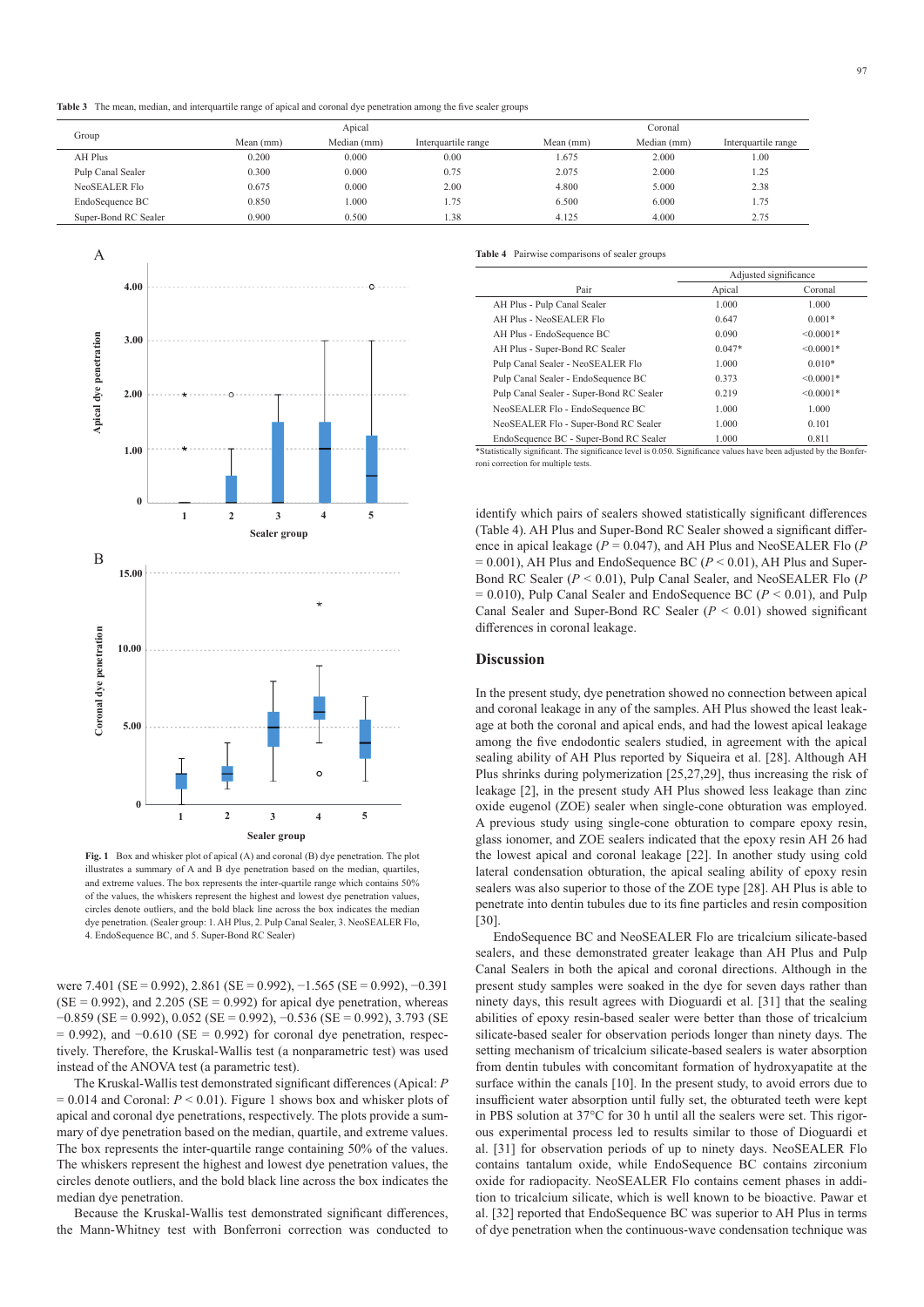employed. Therefore, in future studies it will be interesting to compare sealing ability among various obturation techniques.

In the present study, Super-Bond RC Sealer had the most apical leakage among the five sealers but less coronal leakage than either of the tricalcium silicate sealers. The apical leakage observed with Super-Bond RC Sealer was significantly greater than those observed for AH Plus and Pulp Canal Sealer. A dye penetration study using Super-Bond RC Sealer emphasized the need to use Accel, which comprises aromatic sulfonate, water, and ethanol [4]. The effect of Accel was expected to weaken the influence of residual NaOCl on the root canal surface, and the effect of Green Activator was expected to remove the smear layer and prevent denaturation of dentin collagen. Although the present protocol used Accel and Green Activator, Super-Bond RC Sealer showed the most leakage apically. The application method and treatment time recommended by the manufacturer might have been insufficient for Accel and Green Activator to be maximally effective on the teeth prepared in this study. Epiphany and EndoREZ [2] are also acrylic resin sealers. In apical leakage studies, Epiphany had lower apical leakage than AH Plus [8,33,34]. In a coronal leakage study, Bodrumlu et al. found there was less leakage with Epiphany than with AH Plus [11]. EndoREZ has demonstrated mixed apical leakage results [8,13,35]. Kumar et al. and Sevimay et al. reported that EndoREZ had more apical leakage than AH Plus [8,35], while Ballullaya et al. found EndoREZ to have less apical leakage than AH Plus [13]. The present study showed that Super-Bond RC Sealer had significantly worse apical and coronal leakage than AH Plus. The difference in the results for these sealers might be due to the difference in their components. Super-Bond RC Sealer is formulated from methyl methacrylate (MMA)-polyMMA/ tri-*n*-butylborane (TBB) initiator and is expected to induce interfacial polymerization of MMA at the dentin interface [36,37]. During the setting of a MMA-TBB resin sealer, the interfacial initiation of the polymerization begins on the dentin side to reduce gap formation between the dentin and resin [7]. An experimental study of leakage from MMA-TBB resin sealer (Endoresin 2) reported a dye penetration of 0.17 mm after 2 days, which was superior the result in a ZOE sealer control group [7]. During the setting of a MMA-TBB resin sealer, the interfacial initiation of polymerization begins on the dentin side to reduce gap formation between the dentin and resin [7]. Endoresin 2 and Super-Bond RC Sealer are in the same sealer category, but Endoresin 2 seals well because its formulation differs from that of Super-Bond RC Sealer in terms of consistency and flow properties.

In this study, coronal leakage was worse than apical leakage for all sealers, similar to a previous study [1], perhaps because of larger angled dentin tubules at the coronal end. Dye penetration testing was used in this study because it is easy to perform [14], even though previous studies have shown some drawbacks [38]. Camps and Pashley [38] found that dye penetration testing did not discriminate differences among sealers. Instead of the dye penetration technique, which requires sample destruction, studies could be conducted using X-ray micro-computed tomography  $(\mu$ CT) to evaluate interface sealing without sample destruction. Such *in vitro* studies are important [3] but do not include clinical factors such as pH, saliva, lateral canals, and variations in obturation technique [3,5]. Therefore, clinical studies to compare endodontic sealers using single-cone obturation are needed.

In this study of dye leakage with five sealers employing the single-cone technique, coronal leakage was worse than apical leakage for all of them. This is the first study to have used the single-cone technique for simultaneous examination of apical and coronal leakage based on dye penetration. AH Plus still remains the gold standard because even with the single-cone technique, it exhibited the least leakage apically and coronally. Super-Bond RC Sealer showed the most apical leakage, and EndoSequence BC had the most coronal leakage.

#### **Acknowledgments**

This study was supported by the University of New England College of Dental Medicine. The authors also thank Ms. Elizabeth J. Dyer and Ms. Cindy Stewart for reference support and Ms. Lori Rand for writing consultation and editing. The authors gratefully acknowledge Dentsply Sirona, Avalon Biomed, Brasseler, and Sun Medical for supplying the materials.

#### **Conflict of interest**

C Primus is the inventor of NeoSEALER Flo; she did not participate in the

data gathering or statistical analysis.

#### **References**

- 1. Oliver CM, Abbott PV (1998) An in vitro study of apical and coronal microleakage of laterally condensed gutta percha with Ketac-Endo and AH-26. Aust Dent J 43, 262-268.
- 2. Komabayashi T, Colmenar D, Cvach N, Bhat A, Primus C, Imai Y (2020) Comprehensive review of current endodontic sealers. Dent Mater J 39, 703-720.
- Leonard JE, Gutmann JL, Guo IY (1996) Apical and coronal seal of roots obturated with a dentine bonding agent and resin. Int Endod J 29, 76-83. 4. Ishimura H, Yoshioka T, Suda H (2007) Sealing ability of new adhesive root canal filling
- materials measured by new dye penetration method. Dent Mater J 26, 290-295. 5. Madison S, Swanson K, Chiles SA (1987) An evaluation of coronal microleakage in end-
- odontically treated teeth. Part II. Sealer types. J Endod 13, 109-112. 6. Ray HA, Trope M (1995) Periapical status of endodontically treated teeth in relation to the
- technical quality of the root filling and the coronal restoration. Int Endod J 28, 12-18. 7. Imai Y, Komabayashi T (2003) Properties of a new injectable type of root canal filling resin
- with adhesiveness to dentin. J Endod 29, 20-23. 8. Kumar SA, Shivanna V, Naian MT, Shivamurthy G (2011) Comparative evaluation of the apical sealing ability and adaptation to dentine of three resin-based sealers: an in vitro
- study. J Conserv Dent 14, 16-20. 9. Lee JK, Kwak SW, Ha JH, Lee W, Kim HC (2017) Physicochemical properties of epoxy
- resin-based and bioceramic-based root canal sealers. Bioinorg Chem Appl, 2582849. 10. Koch KA, Brave GD, Nasseh AA (2010) Bioceramic technology: closing the endo-restorative circle, part 2. Dent Today 29, 98, 100, 102-105.
- 11. Bodrumlu E, Tunga U (2007) Coronal sealing ability of a new root canal filling material. J Can Dent Assoc 73, 623.
- 12. Nagas E, Altundasar E, Serper A (2009) The effect of master point taper on bond strength and apical sealing ability of different root canal sealers. Oral Surg Oral Med Oral Pathol Oral Radiol Endod 107, e61-e64.
- 13. Ballullaya SV, Vinay V, Thumu J, Devalla S, Bollu IP, Balla S (2017) Stereomicroscopic dye leakage measurement of six different root canal sealers. J Clin Diagn Res 11, ZC65- ZC68.
- 14. Verissimo DM, do Vale MS (2006) Methodologies for assessment of apical and coronal leakage of endodontic filling materials: a critical review. J Oral Sci 48, 93-98.
- 15. Gillen BM, Looney SW, Gu LS, Loushine BA, Weller RN, Loushine RJ et al. (2011) Impact of the quality of coronal restoration versus the quality of root canal fillings on success of root canal treatment: a systematic review and meta-analysis. J Endod 37, 895-902. 16. De Moor RJG, Hommez GMG (2002) The long-term sealing ability of an epoxy resin root
- canal sealer used with five gutta percha obturation techniques. Int Endod J 35, 275-282. 17. Monticelli F, Sadek FT, Schuster GS, Volkmann KR, Looney SW, Ferrari M et al. (2007)
- Efficacy of two contemporary single-cone filling techniques in preventing bacterial leakage. J Endod 33, 310-313.
- 18. Peng L, Ye L, Tan H, Zhou X (2007) Outcome of root canal obturation by warm guttapercha versus cold lateral condensation: a meta-analysis. J Endod 33, 106-109.
- 19. Kandemir Demirci G, Caliskan MK (2016) A prospective randomized comparative study of cold lateral condensation versus core/gutta-percha in teeth with periapical lesions. J Endod 42, 206-210.
- 20. Christensen GJ (2019) Obturation in endodontics: are newer techniques better? Clinicians Report 12(6), 5-6.
- 21. Gordon MP, Love RM, Chandler NP (2005) An evaluation of .06 tapered gutta-percha cones for filling of .06 taper prepared curved root canals. Int Endod J 38, 87-96.
- 22. Sadr S, Golmoradizadeh A, Raoof M, Tabanfar MJ (2015) Microleakage of single-cone gutta-percha obturation technique in combination with different types of sealers. Iran Endod J 10, 199-203.
- 23. Chybowski EA, Glickman GN, Patel Y, Fleury A, Solomon E, He J (2018) Clinical outcome of non-surgical root canal treatment using a single-cone technique with Endosequence Bioceramic Sealer: a retrospective analysis. J Endod 44, 941-945.
- 24. Schafer E, Olthoff G (2002) Effect of three different sealers on the sealing ability of both
- thermafil obturators and cold laterally compacted Gutta-Percha. J Endod 28, 638-642. 25. McMichen FR, Pearson G, Rahbaran S, Gulabivala K (2003) A comparative study of selected physical properties of five root-canal sealers. Int Endod J 36, 629-635.
- 26. Yiğit D, Gençoğlu N (2012) Evaluation of resin/silicone based root canal sealers. Part I: physical properties. Dig J Nanomater Biostruct 7, 107-115.
- 27. Zhou HM, Shen Y, Zheng W, Li L, Zheng YF, Haapasalo M (2013) Physical properties of 5 root canal sealers. J Endod 39, 1281-1286.
- 28. Siqueira JF, Jr., Rocas IN, Valois CR (2001) Apical sealing ability of five endodontic sealers. Aust Endod J 27, 33-35.
- 29. Orstavik D, Nordahl I, Tibballs JE (2001) Dimensional change following setting of root canal sealer materials. Dent Mater 17, 512-519.
- 30. Dobrzańska J, Dobrzański LB, Dobrzański LA, Gołombek K, Dobrzańska-Danikiewicz AD (2021) Is gutta-percha still the "gold standard" among filling materials in endodontic treatment? Processes 9, 1467.
- 31. Dioguardi M, Alovisi M, Sovereto D, Troiano G, Malagnino G, Di Cosola M et al. (2021) Sealing ability and microbial leakage of root-end filling materials: MTA versus epoxy resin: a systematic review and meta-analysis. Heliyon 7, e07494.
- Pawar SS, Pujar MA, Makandar SD (2014) Evaluation of the apical sealing ability of bioceramic sealer, AH plus & epiphany: An in vitro study. J Conserv Dent 17, 579-582.
- 33. Fathia E, Hassan Abu-Bakr N, Yahia I (2012) A comparative study of the microleakage of Resilon/Epiphany and gutta-percha/AH-Plus obturating systems. Iran Endod J 7, 139-143.
- 34. Sultana M, Musani MA, Ahmed IM (2016) An in-vitro comparative study for assessment of apical sealing ability of Epiphany/AH Plus sealer with Resilon/gutta-percha root canal filling materials. J Int Soc Prev Community Dent 6, 321-326.
- 35. Sevimay S, Kalayci A (2005) Evaluation of apical sealing ability and adaptation to dentine of two resin-based sealers. J Oral Rehabil 32, 105-110.
- 36. Imai Y, Kadoma Y, Kojima K, Akimoto T, Ikakura K, Ohta T (1991) Importance of polymerization initiator systems and interfacial initiation of polymerization in adhesive bonding of resin to dentin. J Dent Res 70, 1088-1091.
- 37. Taira Y, Imai Y (2014) Review of methyl methacrylate (MMA)/tributylborane (TBB) initiated resin adhesive to dentin. Dent Mater J 33, 291-304.
- 38. Camps J, Pashley D (2003) Reliability of the dye penetration studies. J Endod 29, 592-594.